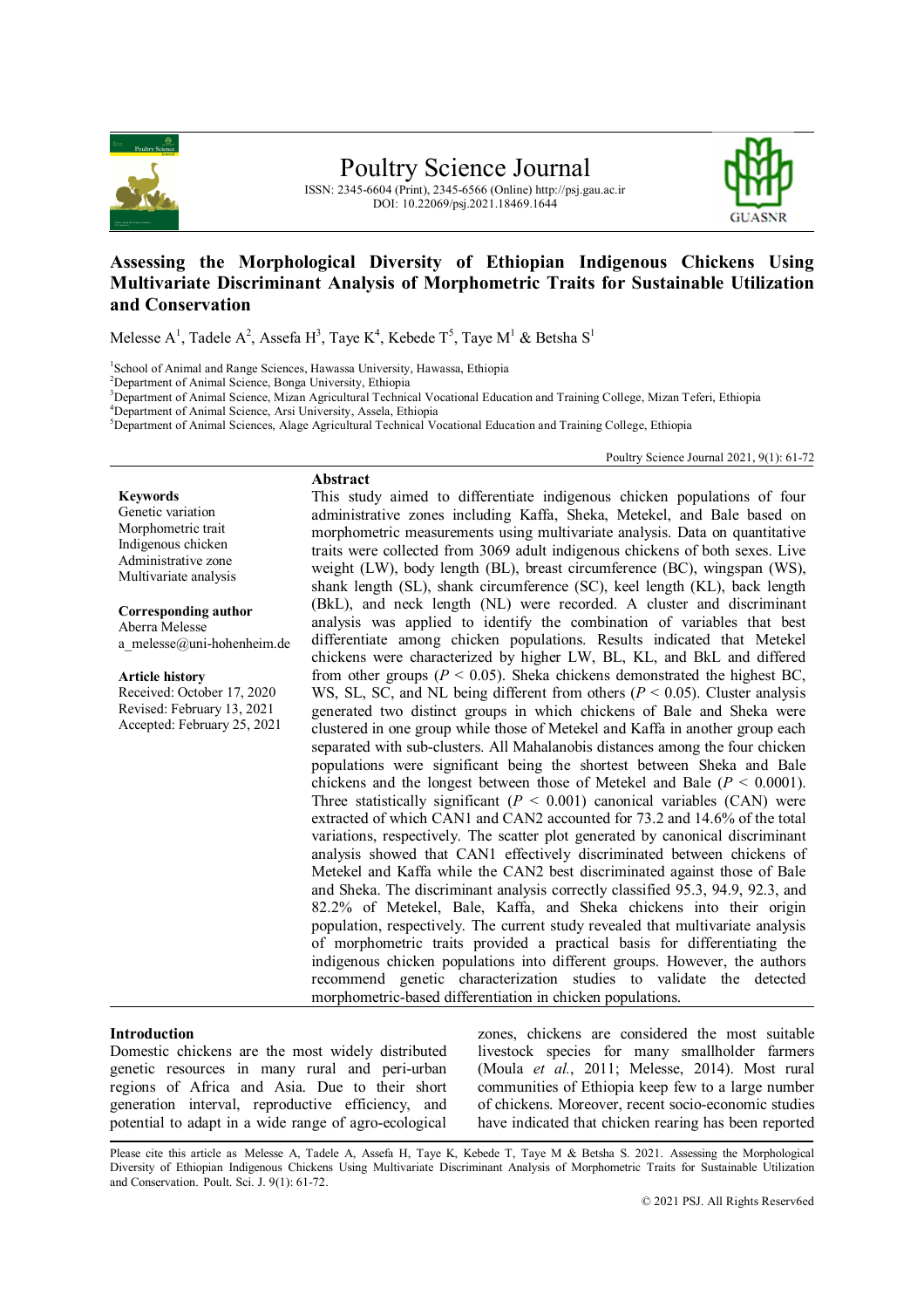to enhance food security through an increased supply of animal source products such as meat and eggs of high quality (Wodajo *et al.*, 2020).

According to CSA (2018/19), there are about 59.42 million chickens in Ethiopia, of which 90.8%, 4.39%, and 4.76 % are indigenous, exotic, and crossbred, respectively. The dominance and widespread distribution of indigenous chickens in contrasting production systems are characterized by their adaptive potentials to various types of environmental and diseases related stressors (Hassen *et al.*, 2007; Egahi *et al.*, 2010; Al-Qamashoui *et al.*, 2014; Habimana *et al.*, 2020). Thus, they broadly signify the possession of genetic materials that would enable them to survive, reproduce and produce in a wide range of production environments (Dana *et al.*, 2010; Melesse and Negesse, 2011; Melesse, 2014; Getachew *et al.*, 2016). However, the uncontrolled distribution of exotic chicken breeds to the local community without a systematic genetic improvement strategy has resulted in a dramatic loss of genetic diversity in the indigenous chickens by diluting their genetic makeup (Wölders *et al.*, 2006; Melesse and Negesse, 2011).

Various researchers have reported that assessment of the genetic characteristics of populations is a prerequisite for successful planning of genetic improvement programs (Al-Qamashoui *et al.*, 2014; Azimu *et al.*, 2018; Habimana *et al.*, 2020). However, in regions where molecular-based genetic characterization is not affordable, morphological measurements have been used to explore the characteristics of local livestock populations. Results of such studies provide useful information in the classification of indigenous animal genetic resources in their source of origin based on differences in their morphological traits, which is an essential step for developing sustainable genetic improvement and conservation programs (Dahloum *et al.*, 2016; Getachew *et al.*, 2016; Arandas *et al.*, 2017).

Many statistical tools are available for assessing the morphological profiles of indigenous chicken populations. In this regard, multivariate analysis of morphological traits has been successfully used to estimate the existence of genetic variations within and between indigenous chicken populations (Ajayi *et al.*, 2012; Egena *et al.*, 2014; Daikwo *et al.*, 2015; Ikpeme *et al.*, 2016; Yakubu and Ari, 2018; Neto *et al.*, 2019). Among others, canonical discriminant analysis has been reported to be the most suitable statistical tool to differentiate indigenous animal populations using morphological traits (Rosario *et al.*, 2008; Al-Atiyat, 2009; Gwaza *et al,* 2013; Ogah, 2013; Daikwo *et al.*, 2015; Dahloum *et al.*, 2016; Al-Atiyat *et al.*, 2017). It can be applied to discriminate various livestock types when all measured morphological variables are considered simultaneously and thus helpful in exploring the

genetic diversity study of local animal genetic resources. Moreover, the classification of indigenous livestock populations based on morphometric traits supports the clustering of these animals to the same group by using molecular tools (Hassen *et al.*, 2016).

In Ethiopia, there were many morphological characterization studies conducted to describe the existence of phenotypic variations among the indigenous chicken populations (Dana *et al.*, 2010; Melesse and Negesse, 2011; Getu *et al.*, 2014; Negassa *et al.* 2014; Getachew et al, 2016). These studies have produced valuable information to the local research community involved in the field as well as to the policymakers in the livestock sector for designing and implementing proper interventions. However, most of these studies were focused on specific districts with inadequate sample populations delivering limited information that could be further utilized in developing sustainable genetic improvement and conservation programs at a larger scale. In addition, to the authors' knowledge, only a few authors (Getu *et al.*, 2014; Getachew *et al.*, 2016) have applied multivariate analysis to differentiate the Ethiopian indigenous chicken populations based on their morphological traits. Therefore, the present study aimed to assess the existence of phenotypic diversity among indigenous chicken populations of four administrative zones consisting of ten districts based on their morphometric traits by applying canonical discriminant analysis in combination with cluster and discriminant analysis approaches.

# **Materials and Methods**

# **Site selection and sampling techniques**

This study was conducted in Sheka, Kaffa, Bale, and Metekel administrative zones representing contrasting agro-ecological zones of Ethiopia. Sheka and Kaffa zones are located in the wet humid zone of western Ethiopia. Bale zone is located in the east-central highland of Ethiopia while Metekel falls in the western part of Ethiopia.

Multi-stages purposive with proportional sampling techniques were applied to select the representative districts and kebeles (the smallest administrative units within a district) within each zone. In the first stage, ten districts were selected purposively based on their potential for chicken production. Accordingly, three districts each from Kaffa and Sheka zones and 2 districts each from Bale and Metekel zones were selected. In the second stage of sampling, 44 kebeles were purposively selected from all zones based on the distribution of the chicken population. Accordingly, 15 kebeles from each of Kaffa and Sheka zones, 8 kebeles from Metekel, and another 6 from Bale zones were proportionally selected (Table 1). In the third stage, from the total list of households who possess at least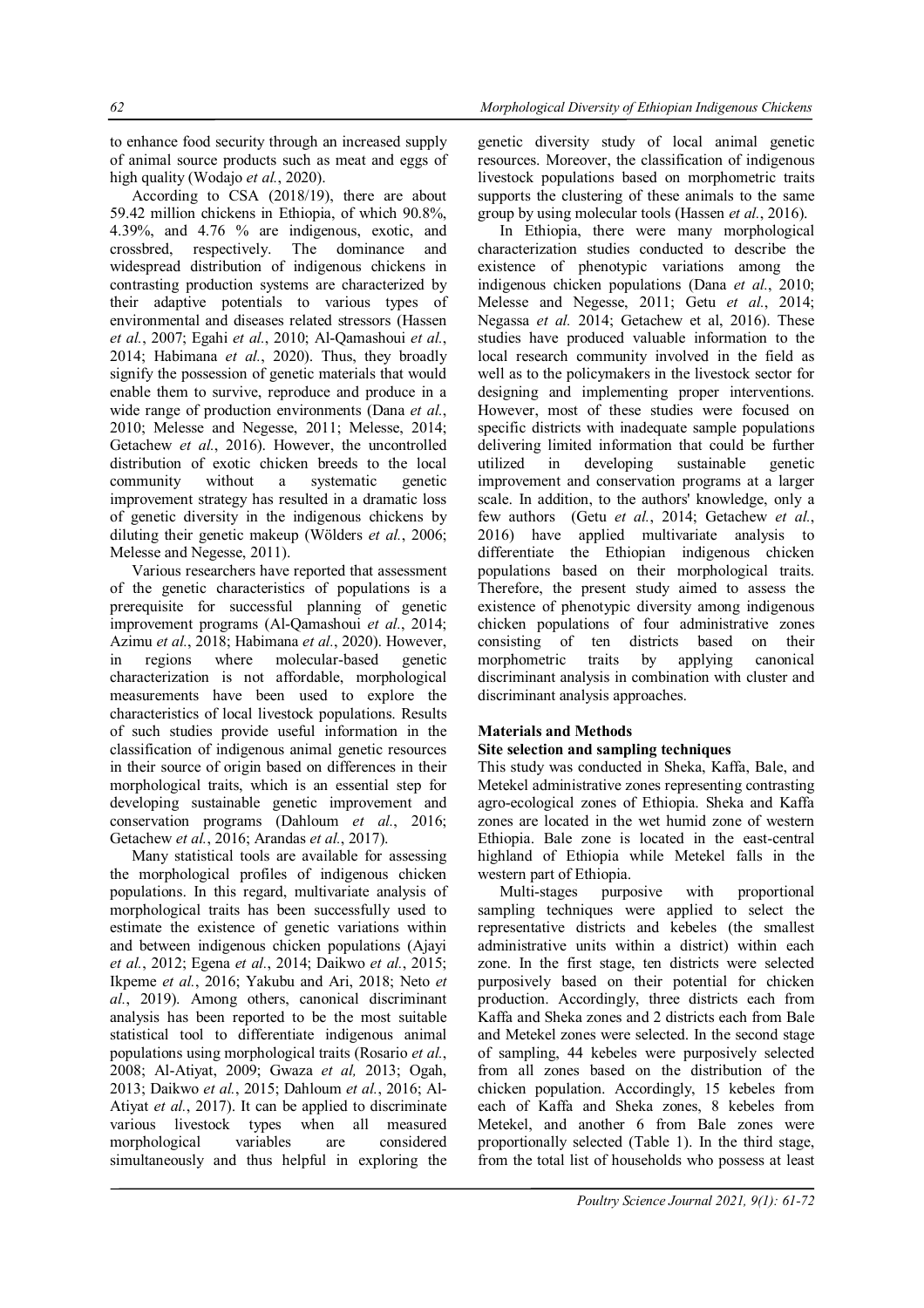three adult chickens of both sexes and have long enough experiences in chicken rearing, 1064 households were randomly selected based on proportional to the population size to selected kebeles. Collectively, 3069 chickens (959 males and 2110 females) were sampled from all zones (Table 1).

|--|

| Zones   | GPS                             | Sampled              | Sampled | Sampled    | Number of sampled chickens |        |         |  |  |
|---------|---------------------------------|----------------------|---------|------------|----------------------------|--------|---------|--|--|
|         | coordinates                     | kebeles<br>districts |         | households | Male                       | Female | Overall |  |  |
| Kaffa   | $7.3361^{\circ}$ N & 35.7407° E |                      | 15      | 300        | 300                        | 600    | 900     |  |  |
| Sheka   | $7.5618$ ° N & 35.6533° E       |                      | 15      | 280        | 282                        | 564    | 846     |  |  |
| Metekel | 10.7803°N & 35.5658°E           |                      | 8       | 304        | 201                        | 402    | 603     |  |  |
| Bale    | $6.7606^{\circ}$ N & 40.3089° E |                      | b       | 180        | 176                        | 544    | 720     |  |  |
|         | Total                           | 10                   | 44      | 1064       | 959                        | 2110   | 3069    |  |  |

### **Data collection procedures**

Data on nine morphometric traits were scored following the descriptor list of FAO (2012) for phenotypic characterizations of chickens. Accordingly, the following traits were measured: live weight (LW), body length (BL), breast circumference (BC), back length (BkL), keel length (KL), wingspan (WS), length of the shank (SL), the circumference of the shank (SC), and length of the neck (NL). The LW of individual chickens was measured using a portable digital balance fitted with a holder made of a carton designed to hold the birds calmly while taking the weight. All other linear measurements were taken in a centimeter unit using measuring tapes made of textile material. Live weight and linear measurements were taken from adult chickens as recommended by FAO (2012).

### **Data analysis**

After double-checking for any types of errors or outliers, data were subjected to GLM procedures of Statistical Analysis System (SAS 2012, ver. 9.4) by fitting zone and sex as independent variables. When F-test was declared significant at 0.05 levels, leastsquare means for more than two levels of fixed effects were then separated using the adjusted Tukey-Kramer test to account for missing data of specific traits.

The degree of morphological similarity or divergence among the indigenous poultry populations was determined using multivariate analysis. The procedure of the Cluster Analysis was performed and a dendrogram was constructed using the single method based on the minimum distances between the chicken populations of the four zones to group them into their morphological similarity. Moreover, the stepwise discriminant analysis procedure<br>(STEPDISC) was conducted to rank the (STEPDISC) was conducted to rank the morphometric traits by their discriminating power. Selected traits were then subjected to canonical discriminant analysis using the CANDISC to<br>determine the existence of nonulation-level determine the existence of population-level phenotypic differences between the studied populations of the four zones. The TEMPLATE and SGRENDER procedures were also applied to create a plot of the first two canonical variables in a scatter

graph for visual interpretation. The discriminant analysis of the DISCRIM procedure was also conducted to determine the percentage classification of chickens into their source populations using the quadratic discriminant function for unequal covariance matrices within classes after conducting Bartlett's homogeneity test. The cross-validation option was finally applied to evaluate the accuracy of the classification with a minimum bias. All multivariate analyses were performed using the Statistical Software of SAS (2012, ver. 9.4). Since data were not available for specific traits of some zones, only seven variables (LW, BL, BC, WS, SL, SC, and KL) were considered in the multivariate analysis. Moreover, four independent researchers representing each zone have collected the data by applying the analogous data collection procedure.

### **Results**

The least-square means for the morphometric traits, the significance of the zone, and sex effects are presented in Table 2. The effects of zone and sex were highly significant for all traits studied. Accordingly, chickens of Metekel had higher LW, BL, KL, and BkL than those of other chicken populations  $(P < 0.001)$ . The BC, WS, SL, SC, and NL values for Sheka chickens were highest as compared with the other populations. However, the Kaffa chickens had the lowest LW and WS values. Similarly, the Bale chickens had the lowest BL, KL, and BkL values compared with the other populations. The effect of sex was significant for all traits being higher in males than in female chickens  $(P < 0.001)$ .

In male chickens, all investigated morphometric traits positively correlated with LW  $(P < 0.01$ ; Table 3). Moreover, except BL which negatively correlated with NL, all other traits positively correlated with each other (*P* < 0.01)**.** In female chicken populations, there was a strong positive correlation of LW with other morphometric traits. Similarly, a positively strong association was observed among all traits except BL, SL, SC, and BkL (Table 3). On the other hand, SL and SC demonstrated a significant negative correlation with BL and BkL in female chicken populations  $(P < 0.01)$ .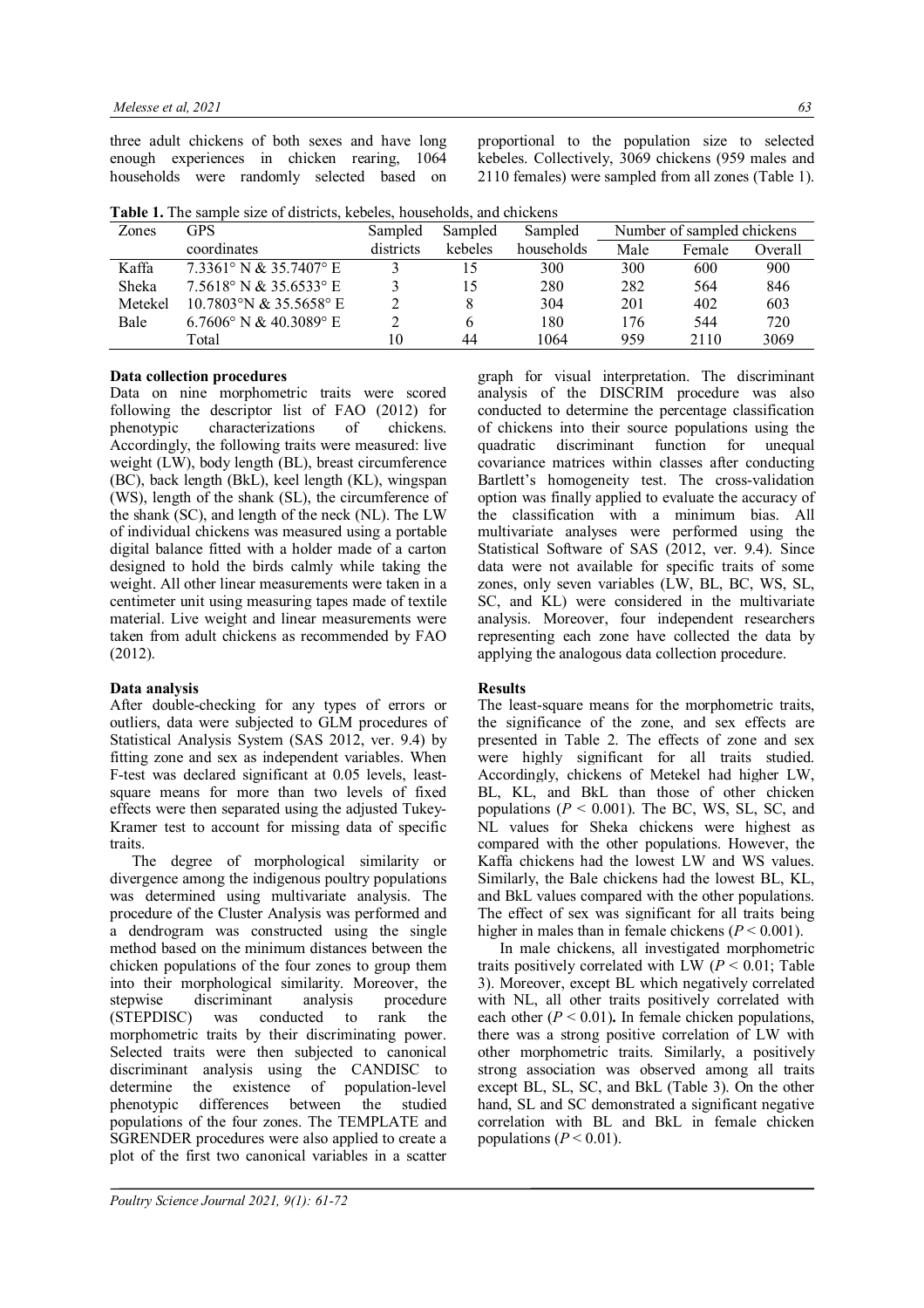| Parameter | ĹW                  | BL             | ВC           | WS                | SL                | SС             | KL             | BkL            | NL             |
|-----------|---------------------|----------------|--------------|-------------------|-------------------|----------------|----------------|----------------|----------------|
| Zone      | < 0.001             | < 0.001        | < 0.001      | < 0.001           | < 0.001           | < 0.001        | < 0.001        | < 0.001        | < 0.001        |
| Kaffa     | $1.35^{\rm d}$      | $39.1^{b}$     | $26.4^{b}$   | $39.5^{\text{d}}$ | 7.74 <sup>c</sup> | $3.69^\circ$   | $10.5^{\circ}$ | $18.9^{b}$     | NA             |
| Sheka     | $1.53^{b}$          | $38.2^{\circ}$ | $27.9^{a}$   | $46.4^{\circ}$    | $8.75^{\rm a}$    | $4.23^{\rm a}$ | $17^{b}$       | NA             | $15.9^{\circ}$ |
| Bale      | $1.42^{\circ}$      | $37.4^{\rm d}$ | $24.6^\circ$ | $43.0^{b}$        | $8.13^{b}$        | $3.91^{b}$     | $9.44^{\rm d}$ | $17.3^{\circ}$ | $10.7^\circ$   |
| Metekel   | $1.64$ <sup>a</sup> | $43.5^{\circ}$ | $26.5^{b}$   | $42.1^\circ$      | $7.84^{\circ}$    | $3.71^{\circ}$ | $12.2^{\rm a}$ | $22.1^a$       | $12.2^{\circ}$ |
| Sex       | < 0.001             | < 0.001        | < 0.001      | < 0.001           | < 0.001           | < 0.001        | < 0.001        | < 0.001        | < 0.001        |
| Male      | 1.61                | 41.4           | 27.8         | 45.2              | 8.87              | 4.20           | 11.5           | 20.4           | 13.7           |
| Female    | 1.37                | 37.8           | 25.0         | 40.3              | 7.36              | 3.56           | 10.4           | 18.5           | 12.2           |

**Table 2.** Least square means of live weight (kg) and linear body measurements (cm) in indigenous poultry populations as affected by zone and sex  $(N = 3069)$ 

<sup>a-d</sup>Means with different superscript letters within the same column and class are statistically different at  $P \le 0.05$ ; NA = data not available; LW = live weight;  $BL = body$  length;  $BC = breast$  circumference;  $WS = wingspan$ ;  $SL = shank$  length;  $SC =$ shank circumference;  $KL =$  keel length;  $BkL =$  back length;  $NL =$  neck length

**Table 3.** The correlation coefficients of morphometric traits for male (above diagonal,  $N = 959$ ) and female chickens (below diagonal,  $N = 2110$ )

| LW       | BL                       | ВC                       | WS                       | SL        | SС                 | KL       | BkL      | NL        |
|----------|--------------------------|--------------------------|--------------------------|-----------|--------------------|----------|----------|-----------|
|          | $0.39**$                 | $0.42**$                 | $0.35**$                 | $0.20**$  | $0.40**$           | $0.47**$ | $0.55**$ | $0.19**$  |
| $0.45**$ | $\overline{\phantom{a}}$ | $0.26**$                 | $-0.03ns$                | $-0.01ns$ | $0.07*$            | $0.47**$ | $0.83**$ | $-0.13**$ |
| $0.28**$ | $0.17**$                 | $\overline{\phantom{0}}$ | $0.54**$                 | $0.24**$  | $0.54**$           | $0.63**$ | $0.69**$ | $0.62**$  |
| $0.42**$ | $0.05*$                  | $0.12**$                 | $\overline{\phantom{a}}$ | $0.43**$  | $0.63**$           | $0.46**$ | $0.27**$ | $0.73**$  |
| $0.13**$ | $-0.06*$                 | $0.19**$                 | $0.39**$                 |           | $0.38**$           | $0.27**$ | $0.29**$ | $0.47**$  |
| $0.13**$ | $-0.25**$                | $0.23**$                 | $0.45**$                 | $0.43**$  |                    | $0.46**$ | $0.35**$ | $0.57**$  |
| $0.51**$ | $0.54**$                 | $0.34**$                 | $0.25**$                 | $0.15**$  | 0.01 <sup>ns</sup> |          | $0.82**$ | $0.55**$  |
| $0.61**$ | $0.82**$                 | $0.20**$                 | $0.15**$                 | $-0.02ns$ | $-0.35**$          | $0.79**$ |          | $0.69**$  |
| $0.14**$ | $0.06*$                  | $0.45**$                 | $0.12**$                 | $0.23**$  | $0.15**$           | $0.45**$ | $0.71**$ |           |
|          |                          |                          |                          |           |                    |          |          |           |

 $*P < 0.05$ ;  $*P < 0.01$ ; ns = non-significant

LW = live weight;  $BL = body$  length;  $BC = breast$  circumference;  $WS = wing$  span;  $SL = shank$  length;  $SC = shank$ circumference;  $\overline{KL}$  = keel length;  $Bk\overline{L}$  = back length;  $NL$  = neck length

The dendrogram (Figure 1) established using the cluster analysis showed two large distinct clusters: cluster one included chickens of Agarfa and Goba districts (representing Bale zone) as independent subgroup and those of Masha, Gecah, and Yeki districts (representing Sheka zone) as a separate sub-group.

Cluster two included chickens of Bulen and Pawe districts (representing Metekel zone) as a separate sub-group and those of Decha, Gimbo, and Chena districts (representing Kaffa zone) in another subgroup.



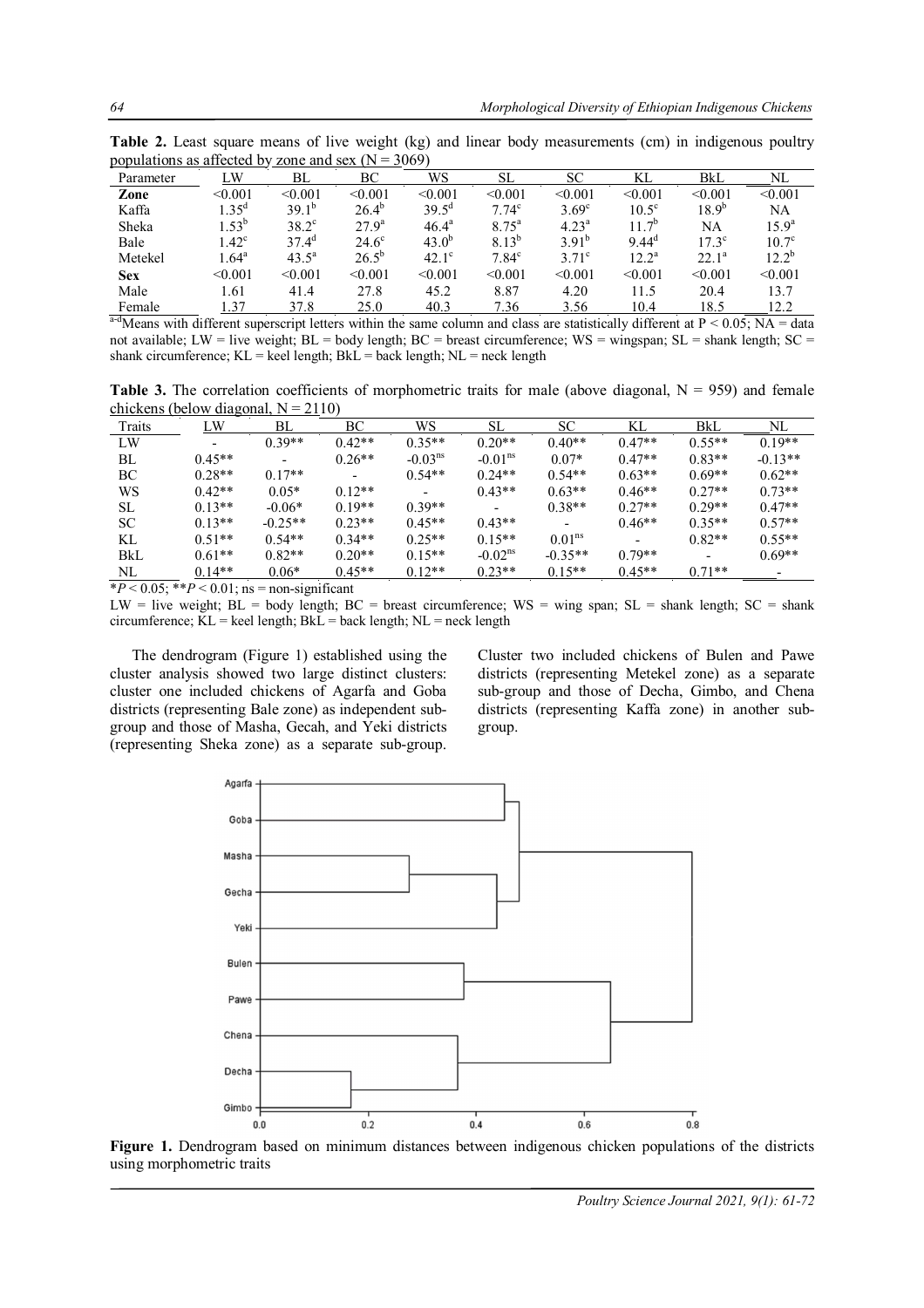Seven quantitative variables with complete data for both sexes were subjected to the STEPDISC procedure and all of them were identified as the best discriminating variables (Table 4). The contribution of the selected variables was tested by Wilk's lambda and validated their discriminating power to significantly differentiate the studied population into separate groups. All the seven variables were then subjected to canonical discriminant analysis, which performed the uni- and multivariate analysis, the Mahalanobis distances, and eigenvalues of extracted canonical variables. Results of the analysis indicated

that the univariate statistics testing the hypothesis that class means are equal validated that each quantitative variable in the sampled populations significantly contributed to the total variation  $(P < 0.0001)$ . Population differences between zones as tested by the multivariate analysis were also found to be significant  $(P \le 0.0001)$ . Wilk's Lambda further tested the hypothesis that assumes zones' means are equal across the chicken populations and found to be highly significant, which confirms that differences observed among populations of the four zones were statistically different from zero.

**Table 4.** Summary of stepwise discriminant analysis for selection of traits with the highest discriminating power among the chicken populations

| Step | Variables<br>entered | Partial $R^2$ | F-value | Pr > F        | Wilks'<br>Lambda | $Pr$ <<br>Lambda | ASCC  | Pr > ASCC |
|------|----------------------|---------------|---------|---------------|------------------|------------------|-------|-----------|
|      | Body length          | 0.543         | 1220    | < 0.0001      | 0.557            | < 0.0001         | 0.148 | < 0.0001  |
| 2    | Wingspan             | 0.445         | 811     | < 0.0001      | 0.253            | < 0.0001         | 0.292 | < 0.0001  |
| 3    | Keel length          | 0.296         | 428     | < 0.0001      | 0.178            | < 0.0001         | 0.376 | < 0.0001  |
| 4    | ВC                   | 0.219         | 285     | < 0.0001      | 0.139            | < 0.0001         | 0.442 | < 0.0001  |
|      | SС                   | 0.143         | 170     | $\leq 0.0001$ | 0.119            | < 0.0001         | 0.458 | < 0.0001  |
| 6    | Live weight          | 0.119         | 137     | < 0.0001      | 0.105            | < 0.0001         | 0.486 | < 0.0001  |
| 7    | Shank length         | 0.034         | 35.7    | < 0.0001      | 0.102            | < 0.0001         | 0.490 | < 0.0001  |

 $BC =$  breast circumference:  $SC =$  shank circumference:  $ASCC =$  average squared canonical correlation

Table 5 showed significant Mahalanobis distances between zones based on morphometric measurements sorted by mean distances ( $P \le 0.0001$ ). The shortest Mahalanobis distance was observed between Sheka and Bale chickens followed by that of Sheka and

Kaffa. On the other hand, the longest distance was noted between Metekel and Bale followed by that of Metekel and Sheka. The distance among the other zones was intermediate ranging from 9.12 to 9.37.

| <b>Table 5.</b> Mahalanobis distances between chicken populations of the four zones based on morphometric traits |  |  |  |  |  |  |  |  |  |
|------------------------------------------------------------------------------------------------------------------|--|--|--|--|--|--|--|--|--|
|------------------------------------------------------------------------------------------------------------------|--|--|--|--|--|--|--|--|--|

| Zones                                              | Kaffa | Sheka | Bale | Metekel                 |
|----------------------------------------------------|-------|-------|------|-------------------------|
| Kaffa                                              |       | 7.08  | 9.12 | Q <sub>37</sub><br>9.3. |
| Sheka                                              |       |       | 4.39 | 19.2                    |
| Bale                                               |       |       |      | 23.9                    |
| Metekel                                            |       |       |      |                         |
| All distances are significant at $D \n\leq 0.0001$ |       |       |      |                         |

All distances are significant at *P* < 0.0001

The variable which is defined by the linear combination is the first canonical variable (CAN1). In the current study, the CAN1 showed the highest possible multiple correlations with the groups which were relatively high (0.87; Table 6). The process of extracting the rest canonical variables that are needed for the separation purposes will be repeated until the number of variables equals the number of classes/groups minus one. In the present study, since there were four zones (Kaffa, Sheka, Bale, and Metekel), the maximum number of CANs to be extracted for separation purposes would be  $4 - 1 = 3$ . This is evident in Table 6 where CAN1, CAN2, and CAN3 explained 73.2%, 14.6%, and 12.2% of the total variation, respectively being highly significant (*P* < 0.0001). However, among the identified canonical variables, both CAN1 and CAN2 explained about 88.0% of the total variation, which was used to

plot the individual birds over the scatter plane as displayed in Figure 2. The plot clearly showed that CAN1 discriminated between chickens of Metekel and Kaffa zones while the CAN2 best discriminated against among those of Bale and Sheka zone. The null hypothesis that assumes the current canonical correlations and all smaller ones are zero has been rejected based on the likelihood ratio test (Table 6).

As indicated in Table 7, the first canonical variable CAN1 loaded highly for BL and KL with the respective canonical discriminant function score of 1.51 and 0.61, while the CAN2 loaded for WS, KL, and LW with a canonical discriminant function score of 0.89, 0.74 and 0.68, respectively. Results of the canonical structure were also in line with that of total standardized canonical coefficients in which BL and SC dominated CAN1, while WS, LW, and KL showed the largest influence on CAN2. The CAN3 of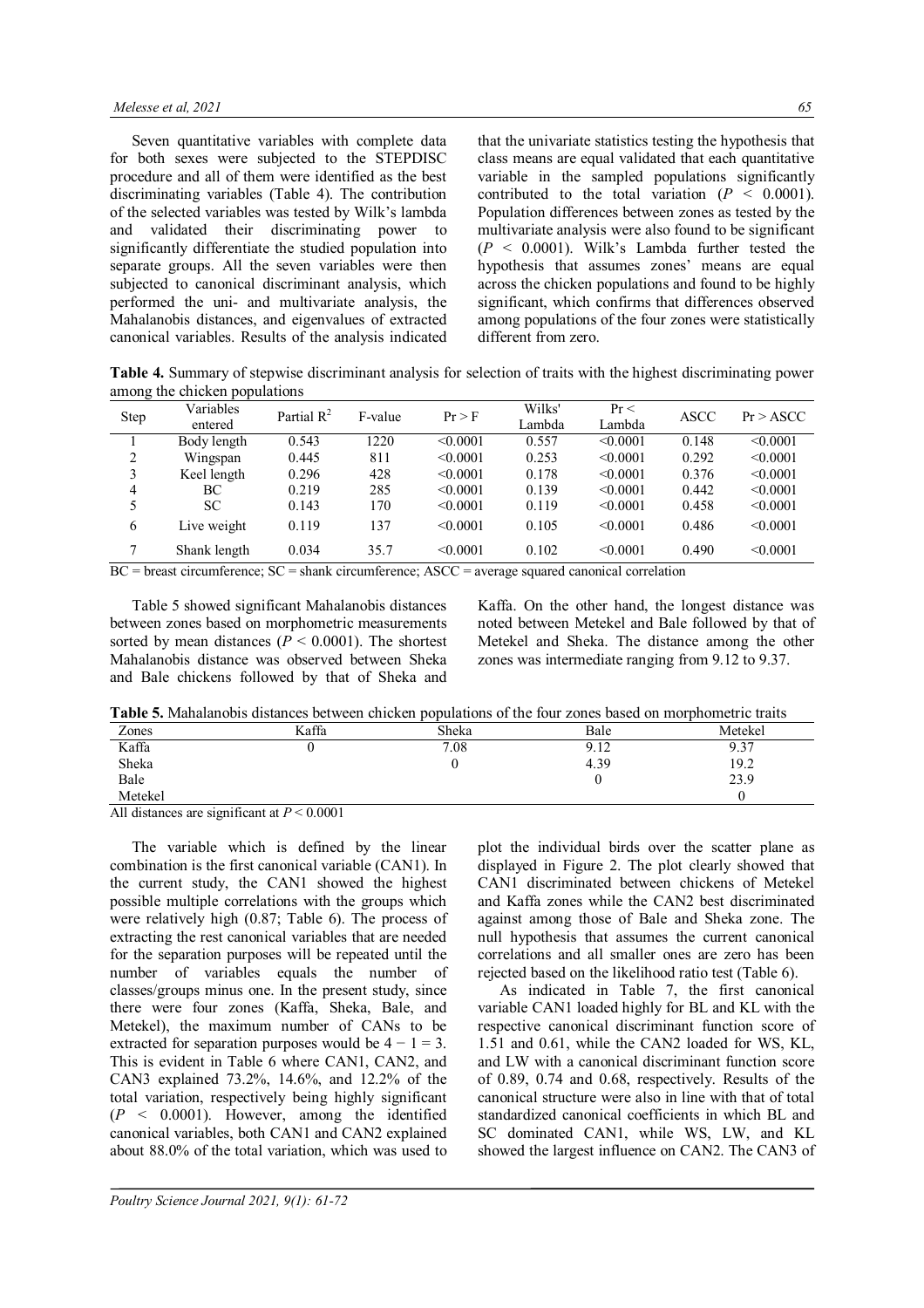total canonical structure and coefficients was influenced by BC. Values of the standardized canonical coefficient signify the contribution of each variable to the discriminant function.



**Figure 2.** The canonical representation of indigenous chicken populations across the four zones

| <b>Functions</b> | Canonical    |            | Eigenvalues |            | Likelihood | Approximate | Pr > F        |  |
|------------------|--------------|------------|-------------|------------|------------|-------------|---------------|--|
|                  | correlations | Eigenvalue | Proportion  | `umulative | ratio      | F-value     |               |  |
| CAN <sub>1</sub> | 0.868        | 3.049      | 0.732       | 0.732      | 0.102      | 508         | $\leq 0.0001$ |  |
| CAN <sub>2</sub> | 0.615        | 0.601      | 0.146       | 0.878      | 0.412      | 284         | $\leq 0.0001$ |  |
| CAN3             | 0.580        | 0.509      | 0.122       | .000       | 0.663      | 311         | < 0.0001      |  |
| ________         | .            | _______    | .           | _______    | .          |             |               |  |

 $CAN1$  = canonical variable 1;  $CAN2$  = canonical variable 2;  $CAN3$  = canonical variable 3

**Table 7.** Standardized canonical coefficients and canonical structures based on morphometric variables of indigenous chickens sampled from four zones

| Variables            |                                                                                                                                                                                                                                                                                                                                                                                                                                                                          |      | Canonical structures |  |          |  |
|----------------------|--------------------------------------------------------------------------------------------------------------------------------------------------------------------------------------------------------------------------------------------------------------------------------------------------------------------------------------------------------------------------------------------------------------------------------------------------------------------------|------|----------------------|--|----------|--|
|                      | Standardized canonical coefficients<br>CAN3<br>CAN1<br>CAN <sub>2</sub><br>CAN1<br>CAN <sub>2</sub><br>$-0.534$<br>0.681<br>0.251<br>0.713<br>0.156<br>$-0.389$<br>$-0.652$<br>0.295<br>1.510<br>0.738<br>0.069<br>$-0.010$<br>$-0.582$<br>0.210<br>1.128<br>$-0.329$<br>$-0.953$<br>$-0.331$<br>0.886<br>0.734<br>$-0.187$<br>0.036<br>$-0.240$<br>0.288<br>$-0.250$<br>$-0.240$<br>0.382<br>0.330<br>$-0.592$<br>$-0.139$<br>0.743<br>0.910<br>0.422<br>0.675<br>0.611 | CAN3 |                      |  |          |  |
| Live weight          |                                                                                                                                                                                                                                                                                                                                                                                                                                                                          |      |                      |  | $-0.015$ |  |
| Body length          |                                                                                                                                                                                                                                                                                                                                                                                                                                                                          |      |                      |  | $-0.032$ |  |
| Breast circumference |                                                                                                                                                                                                                                                                                                                                                                                                                                                                          |      |                      |  | 0.692    |  |
| Wingspan             |                                                                                                                                                                                                                                                                                                                                                                                                                                                                          |      |                      |  | 0.106    |  |
| Shank length         |                                                                                                                                                                                                                                                                                                                                                                                                                                                                          |      |                      |  | 0.180    |  |
| Shank circumference  |                                                                                                                                                                                                                                                                                                                                                                                                                                                                          |      |                      |  | 0.189    |  |
| Keel length<br>.     | .                                                                                                                                                                                                                                                                                                                                                                                                                                                                        |      |                      |  | 0.519    |  |

The most important variables within the CAN1, CAN 2 and CAN3 are highlighted with boldface

The discriminant analysis assumes that the individual group covariance matrices are equal (homogeneity within covariance matrices) and by default, it uses the linear discriminant function for classification. In the current discriminant analysis, equality of covariance matrices within groups was tested using Bartlett's test of homogeneity for all traits and was significant ( $\chi^2 = 6120$ ;  $P < 0.0001$ ). Accordingly, the null hypothesis that assumes all four covariance matrices within the chicken populations

are equal was rejected. Therefore, the within-group covariance matrices were used to derive the quadratic discriminant function criterion for the classification of the four chicken populations. The quadratic discriminant function correctly classified 95.3%, 94.9%, 92.3%, and 82.2% of individual chickens into their respective source population of Metekel, Bale, Kaffa, and Sheka zones with an overall average correct classification of 91.2% (Table 8). The accuracy of the classification was further cross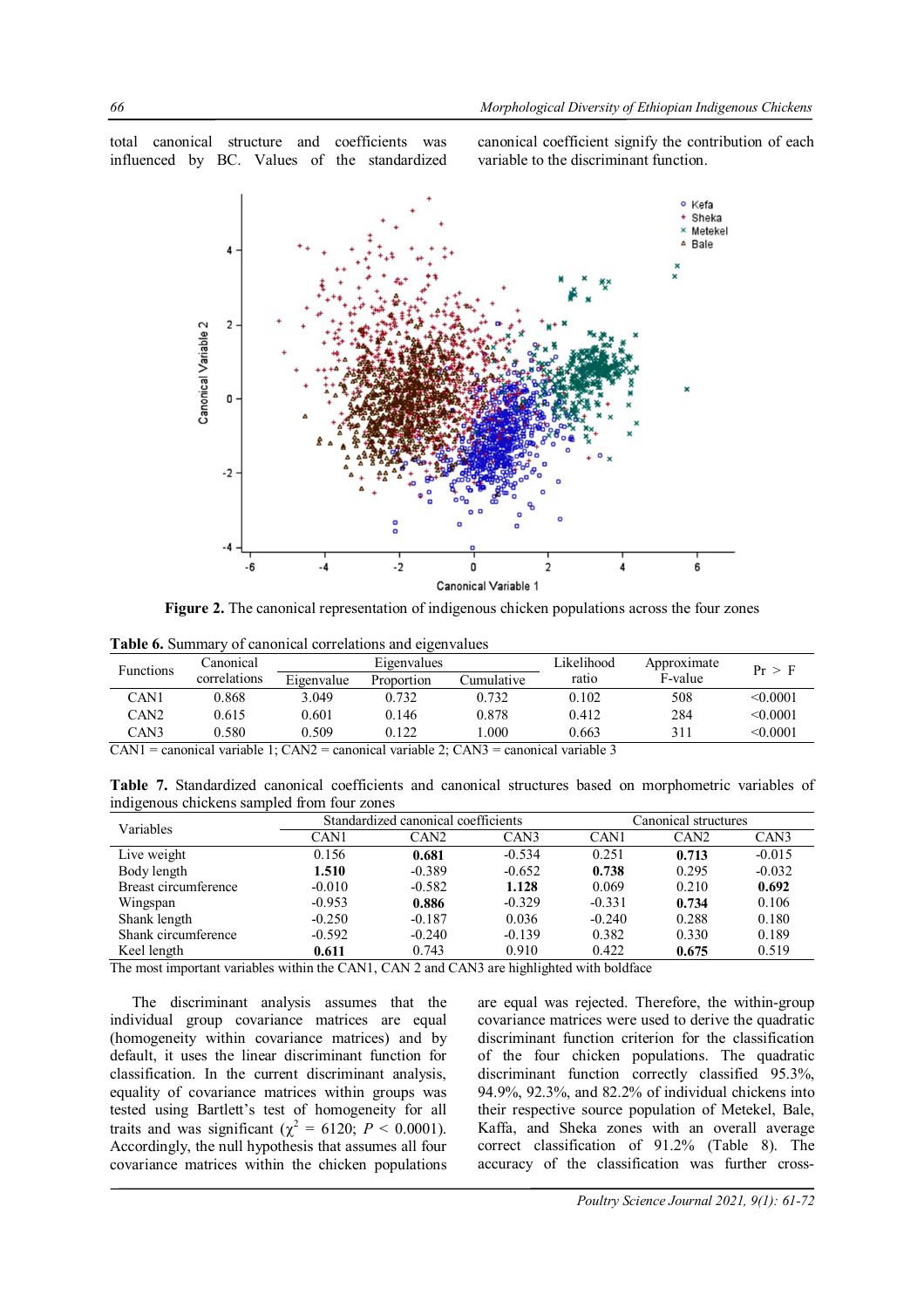validated in which 94.3, 94.0, 92.1, and 81.9 of Metekel, Bale, Sheka, and Kaffa chickens were

correctly assigned to their origin populations with an overall average of 90.6% (Table 8).

|  |  |                                                                                            |  |  |  | Table 8. Percent of individual chickens classified into their respective zones and cross-validation of |  |
|--|--|--------------------------------------------------------------------------------------------|--|--|--|--------------------------------------------------------------------------------------------------------|--|
|  |  | classification based on morphometric variables (values in brackets are number of chickens) |  |  |  |                                                                                                        |  |
|  |  |                                                                                            |  |  |  |                                                                                                        |  |

| Zones                | Kaffa      | Sheka      | Bale       | Metekel    | Total     |
|----------------------|------------|------------|------------|------------|-----------|
| Re-substitution      |            |            |            |            |           |
| Kaffa                | 92.3 (683) | 4.57(41)   | 0.67(6)    | 2.45(22)   | 100 (898) |
| Sheka                | 6.28(53)   | 82.2 (694) | 10.2(86)   | 1.30(11)   | 100 (844) |
| Bale                 | 0.83(6)    | 4.17(30)   | 94.9 (683) | 0.14(1)    | 100 (720) |
| Metekel              | 1.50(9)    | 3.0(18)    | 0.17(1)    | 95.3 (572) | 100 (600) |
| Error count estimate | 0.077      | 0.178      | 0.055      | 0.047      | 0.088     |
| Cross-validation     |            |            |            |            |           |
| Kaffa                | 92.1 (827) | 4.79(43)   | 0.67(6)    | 2.45(22)   | 100 (898) |
| Sheka                | 6.52(55)   | 81.9 (691) | 10.3(87)   | 1.30(11)   | 100 (844) |
| Bale                 | 0.97(7)    | 4.86(35)   | 94.0 (677) | 0.14(1)    | 100(720)  |
| Metekel              | 1.83(11)   | 3.67(22)   | 0.17(1)    | 94.3 (566) | 100(600)  |
| Error count estimate | 0.0791     | 0.1813     | 0.0597     | 0.0567     | 0.0942    |
| Priors               | 0.25       | 0.25       | 0.25       | 0.25       |           |

As further showed in Table 8, the quadratic discriminant function calculated the misclassified observations via re-substitution and cross-validation options. Accordingly, the misclassification error level among the four chicken populations was negligible with an overall error count of 0.088 (8.80%) for all observations. The overall error count estimates for cross-validation analysis were 9.42%, which provided a nearly unbiased estimate but with a relatively large variance. As showed in Table 8, 10.2 and 6.28% of Sheka chickens were misclassified to Bale and Kaffa zones, respectively while about 4.6% of Kaffa chickens were misclassified to Sheka.

#### **Discussion**

# **Quantitative traits**

Designing strategies for genetic improvement and the consequent sustainable conservation of indigenous animal genetic resources should be based on the assessment of the phenotypic characteristics of populations under consideration. Results of the analysis of the morphometric traits revealed clear variations in the studied morphometric traits among the four chicken populations. Chickens of Metekel were characterized by higher LW, BL, KL, and BkL than those of the other zones. Likewise, Sheka chickens demonstrated higher BC, WS, SL, SC, and NL values as compared with the other populations. This indicates that both Metekel and Sheka chickens were the most divergent ecotypes from the others. The findings further suggest that the genetic merits of chickens from Metekel and Sheka zones could be improved by taking into account these traits in a welldesigned breeding program.

The effect of sex was significant  $(P \le 0.001)$  for all traits being higher in males than in female chickens and is in good agreement with the reports of Guni *et al.* (2013) and Getachew *et al.* (2016) for indigenous chickens of Nigeria and Ethiopia,

respectively. Osei-Amponsah *et al.* (2012) and Rotimi *et al.* (2016) also reported similar findings in which indigenous male chickens were superior in growth performance traits than females across all genotypes. The superiority of males over females could be attributed to sexual dimorphism due to differences in the level of male sex hormones, which is responsible for larger muscle development in males than in females (Melesse *et al.*, 2013; Rotimi *et al.*, 2016).

Getu *et al.* (2014) reported an overall mean of 1.46 kg LW and 3.78 cm SC, which is in close agreement with the current findings. However, the same authors reported lower overall mean values for BL, KL, and WS than observed in the present study. Studies reported by Getachew *et al.* (2016) for WS (top), BL, BC, and LW in females were consistent with the current observations of the same sex. Similarly, WS (top), BL, BC, and SC values in male chickens reported by the same authors are in line with the current findings. Nevertheless, SL and LW values in males and that of SL in female chickens observed in the current study were lower than reported by Getachew *et al.* (2016). Since these two traits are essential parameters to categorize chickens into layer or meat type, the incidence of such differences could be attributed to the genetic makeup of the chicken populations. Moreover, as most local communities do not practice systematic selection, indigenous chicken populations might have been subjected to high natural selection pressure resulting in considerable variations among indigenous livestock populations.

The live weight of Sheka chickens is comparable with that of Ogah (2013) for Normal feathered and naked neck Nigerian indigenous chicken genotypes. In another study, Daikwo *et al.* (2015) reported comparable values for SL and BC for normal feathered Nigerian chicken ecotypes. However, the same authors have reported a much lower BL value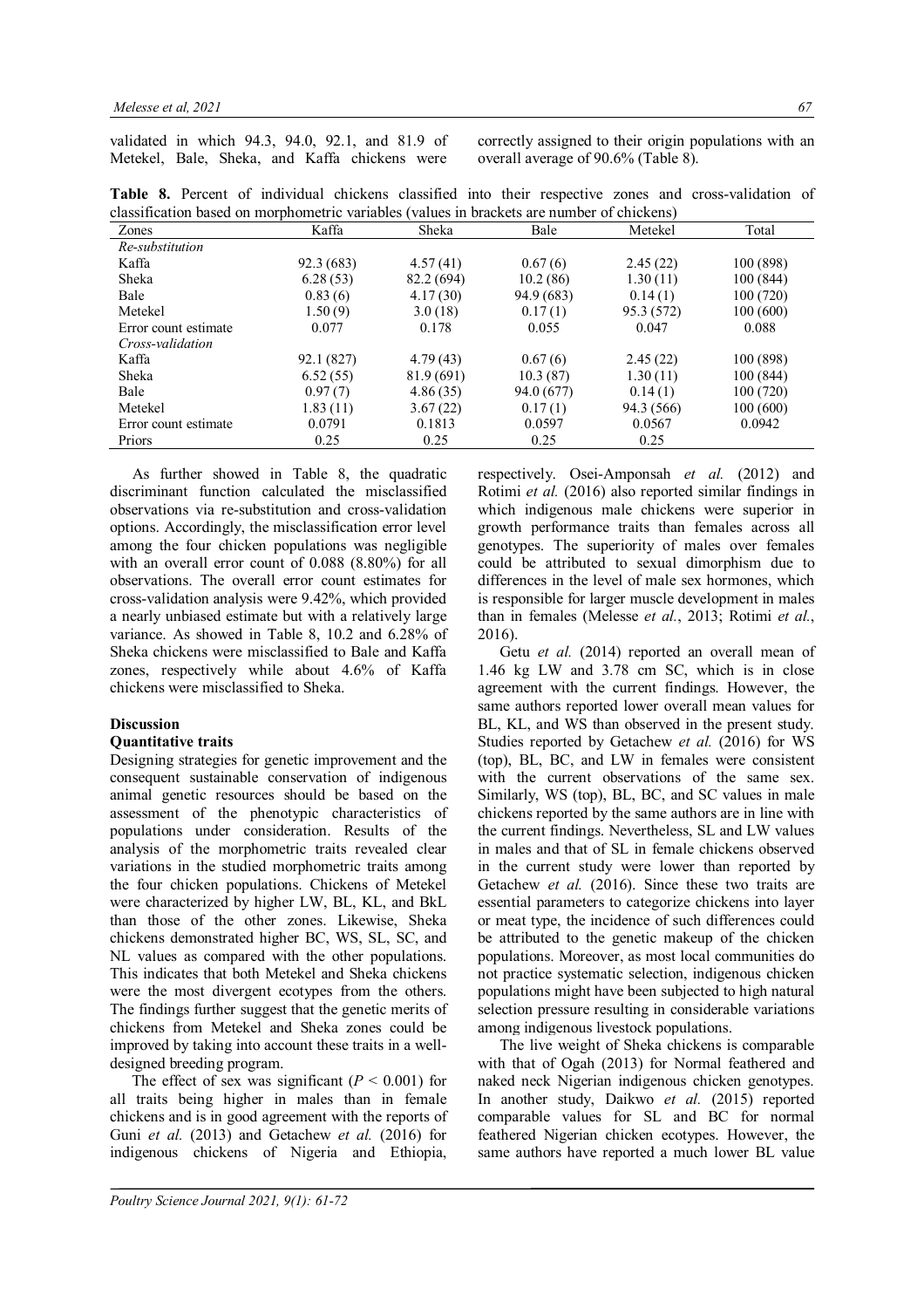for normal and frizzle feathered Nigerian chickens than obtained from the current study (27.5 vs. 38.7). Such differences could be arising due to the type of chicken breed and their management systems used by various individual communities. Phenotypic variations present in a population may also arise due to genotypic and environmental effects and their interactions, which are essential components in acquiring genetically induced long-term adaptation in a given production environment.

The results of correlation analysis are essential in determining the degree of relationship between the studied morphometric traits. Most of the quantitative traits are naturally correlated due to genetic (pleiotropy and linkage disequilibrium) and nongenetic environment-related effects (Rosario *et al.*, 2008). Thus, understanding the association between quantitative traits is of paramount importance in designing sustainable genetic improvement programs through selection within the local animal populations. In the current study, significant positive associations were observed in most of the morphometric traits studied, which implies that these traits are influenced by similar genes in the same direction making the selection process of correlated traits more effective in any genetic improvement programs (Ikpeme *et al.*, 2016). Moreover, the significant positive relationships observed between LW and other morphometric traits could be utilized as a practical selection criterion where information on heritability estimates of quantitative traits is unavailable due to a lack of pedigree and performance records. Besides, LW could be predicted from linear body measurements in rural areas where weighing scales are not available or unaffordable (Fayeye *et al.*, 2014; Yakubu and Ari, 2018).

### **Multivariate analysis**

The dendrogram (Figure 1) clustered the studied chicken populations into two distinct clusters in which chickens of Bale and Sheka zones grouped in one cluster and those of Metekel and Kaffa in the second cluster. This observation suggests the existence of a strong morphological relationship among chicken populations of the districts within each zone. Wilk's lambda test also confirmed that all the selected variables in the stepwise discriminant analysis had a highly significant contribution to discriminate the total population into separate groups. However, based on the values of Wilk's lambda and the average squared canonical correlation, BL has shown the highest level of significant discriminating power while SL had the least in differentiating the chicken populations of the four zones.

Most of the discriminating variables (LW, BL, BC, SL, NL, KL) in the present study are similar to those reported by Daikwo *et al.* (2015) for Nigerian indigenous chickens and that of Ajayi *et al.* (2012)

for Algerian chickens. Consistent with the current findings, Neto *et al.* (2019) reported that BL, WS, and LW showed the greatest variability to discriminate between the Brazilian fighting cocks and naturalized roosters. On the contrary, Getu *et al.* (2014) reported SL as the most important variable to discriminate among three chicken ecotypes reared in North Gondar of Ethiopia. Such variations among different studies may arise from the sample size and birds' age considered under individual study.

Determining the morphological distances will help in understanding the genetic diversity of the indigenous animal genetic resources to initiate programs aiming at conservation and sustainable utilization under their production environments. In this regard, the Mahalanobis distance is the most commonly used distance measure for quantitative traits of livestock breeds. In the current study, all the Mahalanobis distances were highly significant (*P* < 0.001), indicating the existence of large variations among the quantitative traits of the studied populations. These observations are in good agreement with those of Daikwo *et al.* (2015) who reported similar findings for North-Central Nigerian chicken breeds. The Wilks' lambda test for the sampled population in the current study was 0.1017 (10.2%) indicating the existence of phenotypic variations (about 90%) between the indigenous chicken populations rather than within populations. Moreover, the analysis results of the quadratic discriminant function provided complementary information in which about 91.0% of the individual chickens were correctly classified to their source population indicating genetic homogeneity within a population rather than between populations. Getachew *et al.* (2016) reported 83.5% of the variability in the discriminator variables, which is lower than observed in the current study. The genetic diversity available between animal breeds is a key element while setting conservation priorities among the indigenous animal genetic resources in any of the genetic improvement programs.

The longest Mahalabois distance was observed between Bale and Metekel chicken ecotypes implying the sampled chicken populations from both zones were much different in quantitative features considered in the current study. On the other hand, the distance between Sheka and Bale chicken populations is comparatively low which might be attributed to the sharing of similar genetic identities as a result of the non-selection, presence of inbreeding, and migration among these ecotypes over many generations (Daikwo *et al.*, 2015).

The Mahalabois distances reported by Ogah (2013) among the Nigerian normal feather, frizzle feather, and naked neck chickens ranged from 3.37 to 4.64, which is similar to that of Sheka and Bale chicken populations. Daikwo *et al.* (2015) reported a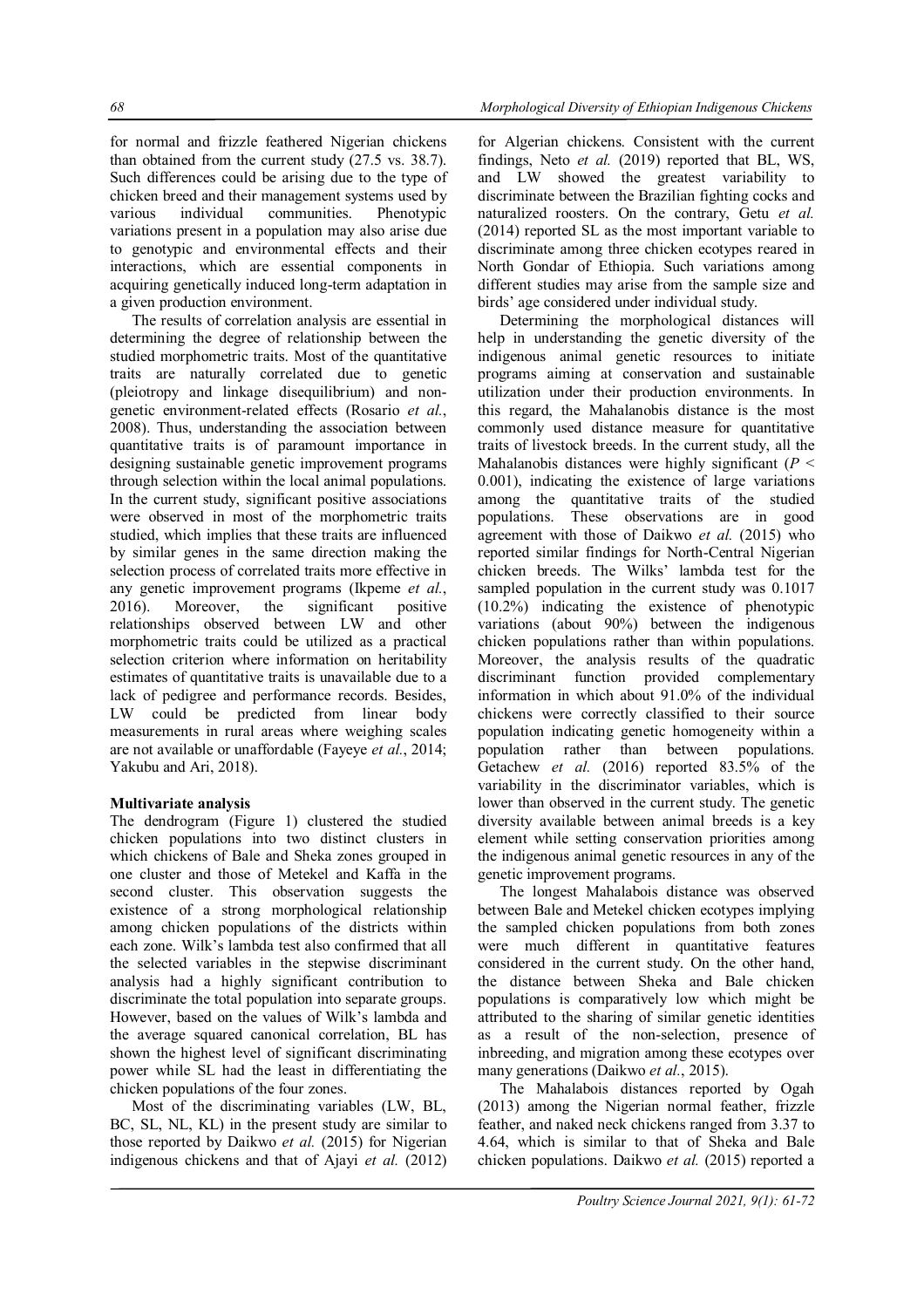Mahalabois distance of 11.3 between normal and frizzle feathered chicken breeds of Nigeria, which is comparable to those observed between Kaffa to Bale and Kaffa to Metekel. On the other hand, higher Mahalabois distances of 434, 430, and 38.3, respectively were reported for layers, broilers, and indigenous chicken populations of Jordan (Al-Atiyat, 2009). Such large variations might arise in the methods applied for computing the Mahalanobis distances. For example, pairwise distances computed using canonical discriminant analysis might be different from the one analyzed using the discriminate function that produces squared Mahalanobis distances. Moreover, the number of samples used in the discriminant analysis would influence the outcome of the Mahalanobis distances being higher in a smaller sample size than in a larger (Melesse *et al.*, unpublished data).

The canonical discriminant analysis extracted three canonical variables of which CAN1 and CAN2 accounted for 73.2 and 14.6% of the total variations, respectively, in which the former canonical function accounting for the largest amount of the betweenpopulation variability. This observation is somehow comparable with that of Getachew *et al.* (2016), who reported that CAN1 and CAN2 accounted for 81.8 and 16.5% of the total variation, respectively for indigenous chicken populations of Western Ethiopia. In a study undertaken on local chickens of northwestern Ethiopia, Getu *et al.* (2014) reported lower CAN1 and CAN2 values that accounted for 66.7 and 33.3% of the variation, respectively than observed in the current study. In another study conducted on Nigerian indigenous chicken populations, CAN1 and CAN2 accounted for 59.7 and 40.3% of the total variations, respectively (Ogah, 2013). Such differences might be attributed to the type of morphometric variables used in the canonical analysis (some of these authors used beak length, comb length and width, body width, wing length, and thigh length, which were not considered in the current study).

The first canonical variable CAN1 loaded highly for BL and KL while the CAN2 weighted for WS, KL, and LW. These traits that loaded high in the two CAN1 and CAN2 demonstrated their relevance in differentiating between the studied chicken populations. Canonical discriminant analysis has been further successfully proven in identifying variation of morphometric traits among the studied chicken populations. Getu *et al.* (2014) reported that KL and WS showed the highest loading on CAN2 which is in good agreement with the current findings. The same authors reported that SL and beak length showed the highest loading on CAN1 that differs from the present observation. According to the reports of Ogah (2013) on Nigerian indigenous chickens, body width and body weight dominated CAN1 with negative values

while body length, thigh length, and keel length influenced CAN2. Age and genetic make of the birds might be responsible for differences reported in various literature.

The proportion of correctly classified individuals gives a measure of the morphological distinctness of the sampled populations. Overall, about 91.0% of the sampled chicken populations were correctly assigned to their source population for those morphometric variables included in the discriminant analysis. Accordingly, all the sampled chicken populations were distinct from each other indicating homogeneity within populations. The Bale and Metekel chicken populations were mostly isolated from each other and all other ecotypes. They were particularly the most diverged from the other sample populations, which might be associated with the greatest distances observed between chicken populations of Bale and Metekel zones that might have resulted in restricted intermingling and subsequent morphological differentiation. Also, the indigenous chickens of the Metekel zone might have been selected naturally for adaptation to warm semi-arid to sub-humid conditions, whereas those of the Bale zone could be more tolerant to cool sub-humid conditions of the tropical climates.

The misclassification among the four chicken populations was negligible with an overall error count of 0.09 for all observations. The highest count error estimates for the assignment were observed in Sheka chickens in which about 10% of them were misclassified to Bale while 4% of Bale to Sheka, which could be a possible explanation for the observed short Mahalanobis distance between both zones as discussed above. Such misclassifications to source populations could be also related to the possibility of recent individual migration due to exchange programs between chicken populations of the two zones. Moreover, previous works by Turan *et al.* (2005) and Al-Atiyat *et al.* (2017) have indicated the difficulty of obtaining a 100% correct assignment of animals into their original population of the same animal species based on phenotypic traits. The lowest misclassification errors observed in Blae and Metekel chicken populations could be an indication of more uniformity because of more genetic homogeneity of these populations than the Sheka chickens.

According to the reports of Yakubu and Ari (2018), 84.0, 82.0, and 100% of Sasso, Kuroiler, and Fulani chicken breeds were correctly classified into their source population with 86.7% accuracy, which is lower than observed in the current findings. Based on the findings of Daikwo *et al.* (2015), 100% of the Nigerian normal and frizzle feathered local chickens were correctly classified into their source populations, which contradicts the assumptions made by Turan *et al.* (2005) and Al-Atiyat *et al.* (2017).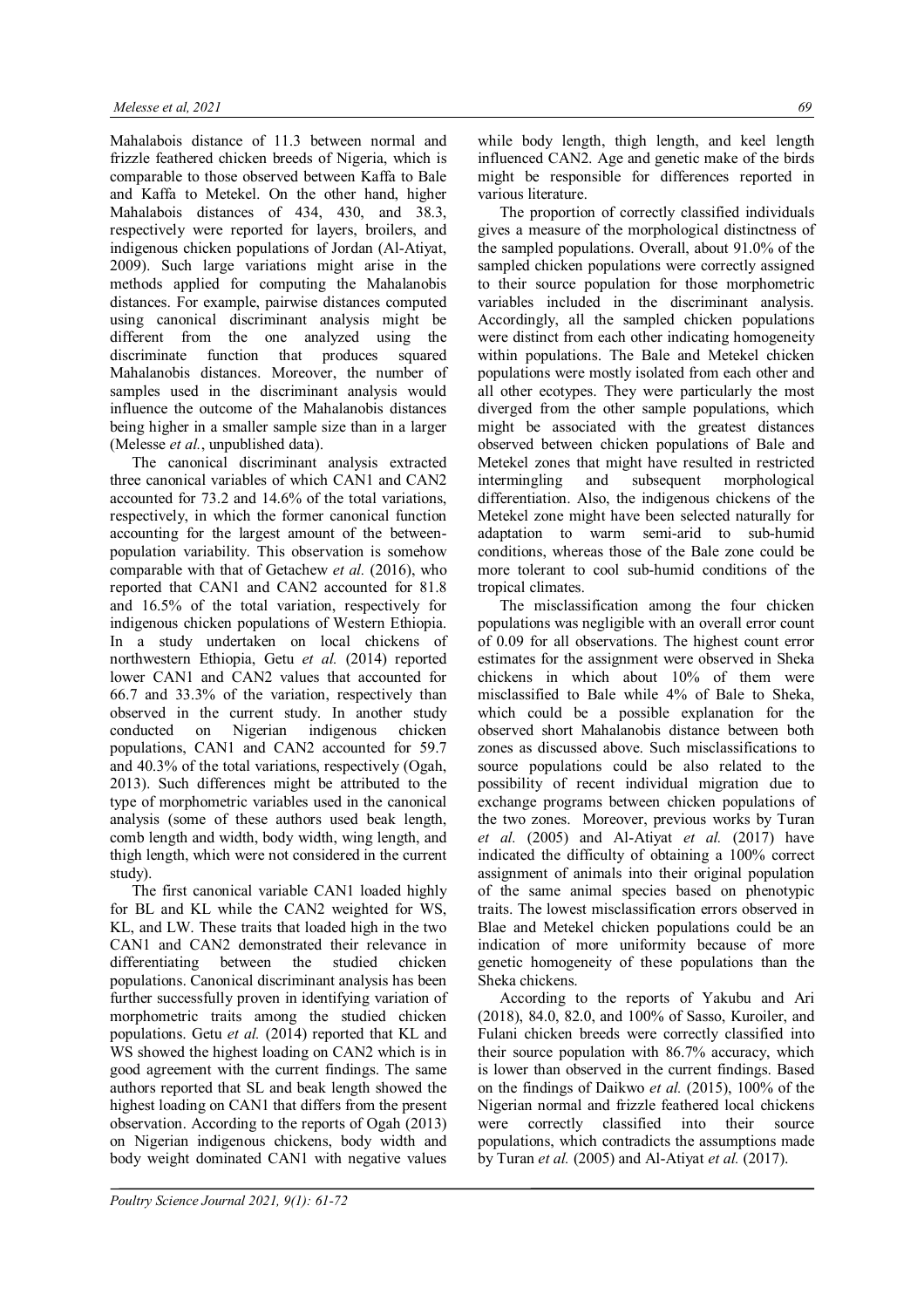## **Conclusion**

The studied chicken populations demonstrated a distinct differentiation reflecting the existence of high genetic variability among them. The observed genetic distances between the studied indigenous chicken populations could be used to describe the existence of morphological differences and predict potential gains from them through the application of sustainable breeding and conservation programs. From the morphometric traits considered in the canonical discriminant analysis, body weight, body length, wingspan, breast circumference, and keel length were found to effectively differentiate the studied chicken populations. About 91% of chickens were correctly classified into their source population indicating genetic homogeneity within a population. Metekel chickens demonstrated a better body weight and length profile as measured by their live weight, body length, keel length, and back length. Sheka chickens were characterized by enhanced breast circumference, wingspan, shank length and circumference, and neck length. Thus, promoting the genetic potentials of these indigenous chickens using a well-designed breeding program would bring a swift genetic improvement for their future sustainable conservation and utilization. However, the authors recommend that these findings should be validated through molecularbased genetic characterization studies.

### **Acknowledgments**

The authors sincerely acknowledge Alage and Mizan Agricultural Technical Vocational Education and Training Colleges and Bonga and Assela Universities

## **References**

- Ajayi OO, Adeleke MA, Sanni MT, Yakubu A, Peters SO, Imumorin IG, Ozoje MO, Ikeobi CON & Adebambo OA. 2012. Application of principal component and discriminant analysis to morphostructural indices of indigenous and exotic chickens raised under intensive management system. Tropical Animal Health and Production, 44 (6): 1247-1254. DOI: 10.1007/s11250-011- 0065-1
- Al-Atiyat RM. 2009. Diversity of chicken populations in Jordan determined using discriminant analysis of performance traits. International Journal of Agriculture and Biology, 11: 374-380.
- Al-Atiyat RM, Aljumaah RS, Abudabos AM, Alotybi MN, Harron RM, Algawaan AS & Aljooan HS. 2017. Differentiation of free ranging chicken using discriminant analysis of phenotypic traits. Revista Brasileira de Zootecnia, 46 (10):791-799. DOI: 10.1590/S1806-92902017001000001
- Al-Qamashoui B, Simianer H, Kadim I & Weigend S. 2014. Assessment of genetic diversity and conservation priority of Omani local chickens

for providing the financial support to undertake the presented work. Authors are also highly grateful to individual households who had fully collaborated while taking all the morphometric measurements on their livestock.

#### **Conflict of interest**

The authors declare that they have no conflict of interest.

#### **Data availability**

The datasets analyzed during the current study are available from the corresponding author on request.

### **ORCID**

Aberra Melesse http://orcid.org/0000-0003-4653-0587 Abiyu Tadele<sup>D</sup> https://orcid.org/0000-0003-2289-0481 Hailu Assefa https://orcid.org/0000-0003-3741-160X Kefala Taye https://orcid.org/0000-0003-2948-7337 Tesfahun Kebede<sup>D</sup> http://orcid.org/0000-0003-4690-7698 Mestawet Taye<sup>D</sup> https://orcid.org/0000-0002-3461-5738 Simret Bitseha

https://orcid.org/0000-0002-3322-0670

using microsatellite markers. Tropical Animal Health and Production, 46: 747–752. DOI: 10.1007/s11250-014-0558-9

- Arandas JKG, da Silva NMV, Nascimento RB, Filho ECP, Brasil LHA & Ribeiro MN. 2017. Multivariate analysis as a tool for phenotypic characterization of an endangered breed. Journal of Applied Animal Research, 45: 152-158. DOI: 10.1080/09712119.2015.1125353
- Azimu W, B. Manatbay, Li Y, Kaimaerdan D, Wang HE, Reheman A & Muhatai G. 2018. Genetic diversity and population structure analysis of eight local chicken breeds of Southern Xinjiang. British Poultry Science, 59 (6): 629-635. DOI: 10.1080/00071668.2018.1523537
- CSA (Central Statistical Agency). 2018/19. Agricultural Sample Survey. Federal democratic republic of Ethiopia. Volume II Report on livestock and livestock characteristics. https:// www.statsethiopia.gov.et/our-survey-reports.
- Daikwo SI, Dike UA & Dim NI. 2015. Discriminant analysis of morphometric differences in the normal feathered and frizzle feathered chickens of north central Nigeria. Journal of Tropical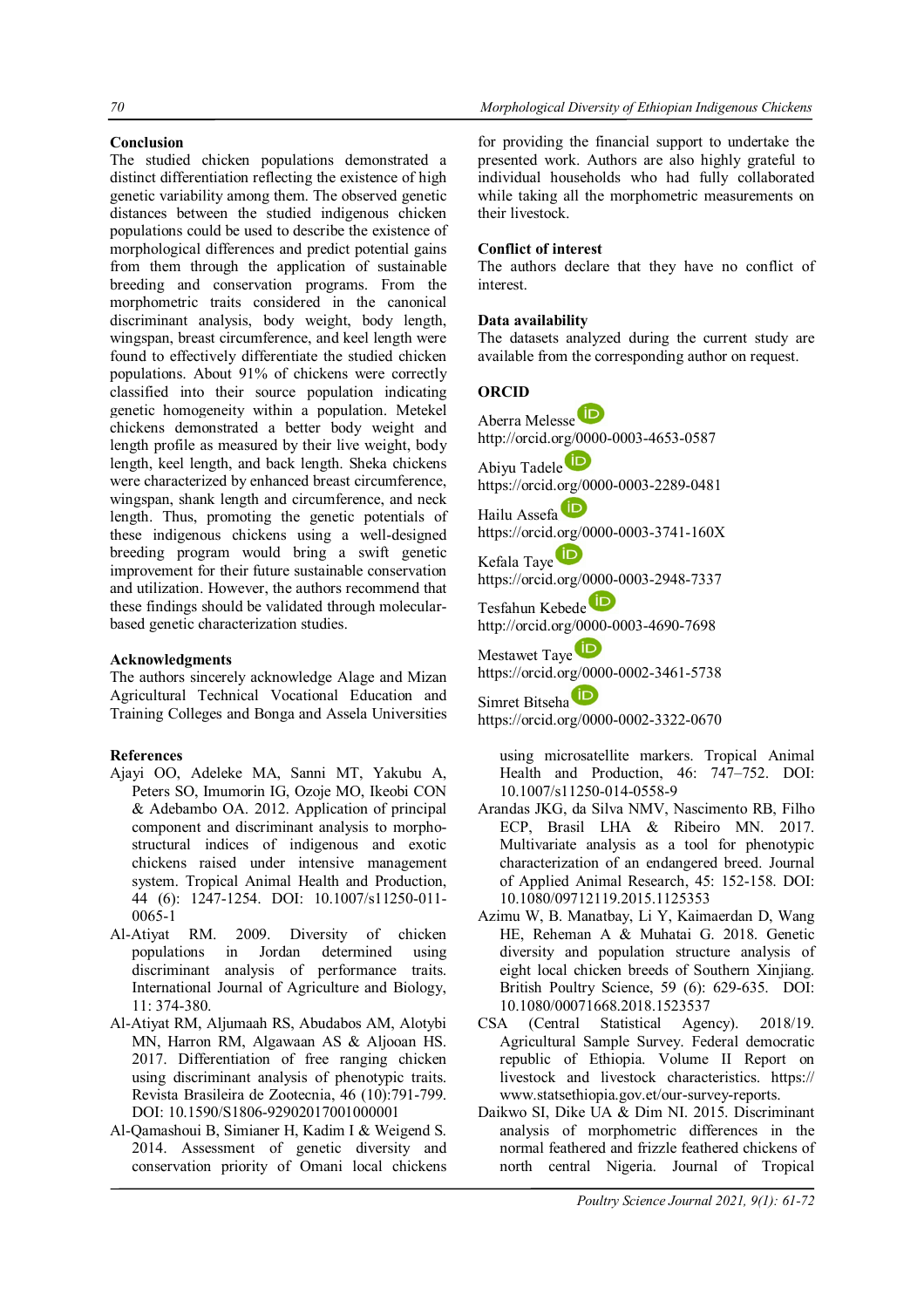Agriculture, Food, Environment and Extension, 14: 12-15. DOI: 10.4314/as.v14i3.3

- Dahloum L, Moula N, Halbouche M & Mignon-Grasteau S. 2016. Phenotypic characterization of the indigenous chickens (*Gallus gallus*) in the northwest of Algeria. Archive of Animal Breeding, 59: 79-90. DOI: 10.5194/aab-59-79- 2016
- Dana N, Dessie T, van der Waaij LH & van Arendonk JAM. 2010. Morphological features of indigenous chicken populations of Ethiopia. Animal Genetic Resources, 46: 11-23. DOI: 10.1017/S2078633610000652
- Egahi JO, Dim NI, Momoh OM & Gwaza DS. 2010. Variations in qualitative traits in the Nigerian local chicken. International Journal of Poultry Science 9: 978-979.
- Egena SA, Ijaiya AT, Ogah DM & Aya VE. 2014. Principal component analysis of body measurements in a population of indigenous Nigerian chickens raised under extensive management systems. Slovak Journal of Animal Science, 47: 77-82.
- FAO (Food and Agriculture Organization). 2012. Phenotypic characterization of animal genetic resources. FAO Animal Production and Health Guidelines, No. 11. FAO, Rome. https:// www.fao.org/3/i2686e/i2686e00.pdf.
- Fayeye TR, Hagan JK & Obadare AR. 2014. Morphometric traits and correlation between body weight and body size traits in Isa Brown and Ilorin Ecotype chickens. Iranian Journal of Applied Animal Science, 4: 609-614.
- Getachew F, Abegaz S, Abraham A, Manaye M, Emshaw Y, Abebe H, Misikire T & Cleopas O. 2016. Multivariate analyses of morphological traits in indigenous chicken populations of metekel zone, Northwestern Ethiopia. Animal Genetic Resources, 59: 15-25. DOI: 10.1017/ S2078633616000084
- Getu A, Alemayehu K & Wuletaw Z. 2014. Canonical analysis for assessment of genetic diversity of three indigenous chicken ecotypes in North Gondar Zone, Ethiopia. Iranian Journal of Applied Animal Science, 4 (4): 871-876.
- Guni FS, Katule AM & Mwakilembe PAA. 2013. Characterization of local chickens in selected districts of the Southern Highlands of Tanzania: II. Production and Morphometric traits. Livestock Research for Rural Development, 25: Article #190. Retrieved from https://www.lrrd.org /lrrd25 /11/guni25190.htm.
- Gwaza DS, Noah ETT & Wamagi TI. 2013. Discriminant analysis of morphological traits in selected population of the Tiv local chicken ecotype in the derived Guinea Savanah of Nigeria. IOSR Journal of Agriculture and Veterinary Science, 3: 60-64.
- Habimana R, Okeno TO, Ngeno K, Mboumba S, Assami P, Gbotto AA, Keambou CT, Nishimwe K, Mahoro J & Yao N. 2020. Genetic diversity and population structure of indigenous chicken in Rwanda using microsatellite markers. PLoS ONE, 15. DOI: 10.1371/journal.pone.0225084
- Hassen H, Neser FWC & van Marle-Koster E. 2007. Village based indigenous chicken production system in north-west Ethiopia. Tropical Animal Health and Production, 39: 189–197. DOI: 10.1007/s11250-007-9004-6
- Hassen H, Rischkowsky B, Termanini A, Jessry G, Haile A, Baum M & Lababidi S. 2016. Morphological and molecular genetic diversity of Syrian indigenous goat populations. African Journal of Biotechnology, 15: 745-758. DOI: 10. 5897/AJB2015.15062
- Ikpeme EV, Kooffreh ME, Udensi OU, Ekerette EE, Ashishie LA & Ozoje MO. 2016. Multivariatebased genetic diversity analysis of three genotypes of Nigerian local chickens (*Gallus domestica*). International Journal of Science and Research methodology, 5: 1-12.
- Melesse A & Negesse T. 2011. Phenotypic and morphological characterization of indigenous chicken populations in Southern region of Ethiopia. Animal Genetic Resources, 49: 19-31. DOI: 10.1017/S2078633611000099
- Melesse A, Getye Y, Berihun K & Banerjee S. 2013. Effect of feeding graded levels of *Moringa stenopetala* leaf meal on growth performance, carcass traits and some serum biochemical parameters of Koekoek chickens. Livestock Science, 157: 498-505. DOI: 10.1016/j.livsci. 2013.08.012
- Melesse A. 2014. Significance of scavenging chicken production in the rural community of Africa for enhanced food security. World's Poultry Science Journal, 70: 593-606. DOI: 10.1017/S004393391 4000646
- Moula N, Luc DD, Dang PK, Farnir F, Ton VD, Binh DV, Leroy P & Antoine-Moussiaux N. 2011: The RI chicken breed and livelihoods in North Vietnam: Characterization and prospects. Journal of Agriculture and Rural Development in the Tropics and Subtropics, 112: 57-69.
- Negassa D, Melesse A & Banerjee S. 2014. Phenotypic characterization of indigenous chicken populations in Southeastern Oromia Regional State of Ethiopia. Animal Genetic Resources, 55: 101-113. DOI: 10.1017/S2078633614000319
- Neto VI, Barbosa FJV, Campelo JEG, Sarmento JLR, Santos NPS & Carvalho MDF. 2019. Phenotypic diversity between Brazilian fighting cocks and naturalized roosters. Revista Brasileira de Zootecnia, 48: e20180271. DOI: 10.1590/rbz4820 180271

*Poultry Science Journal 2021, 9(1): 61-72*